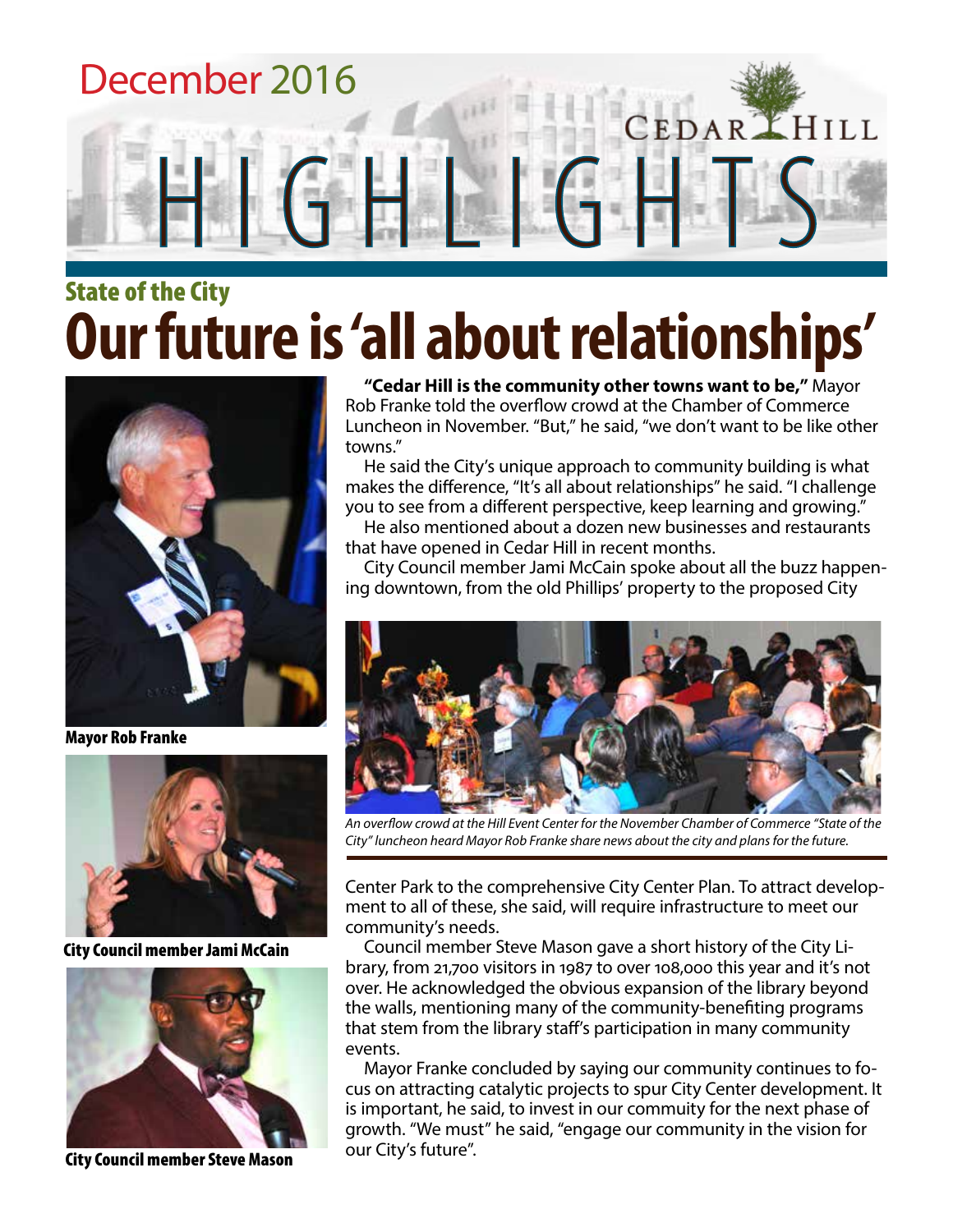## **'Scare' grows spooktacularly popular**



#### **On Halloween night about 3,000 enjoyed Scare on the Square.**

The major sponsors were Kroger and Neighborhood Wal\*Mart. Participating downtown merchants included Christopher's Smokehouse BBQ, The Vintage Arah, Jessica's Flowers and Gifts, Kevin Bowens Photography, Distinct Elegance Bridal Boutique, Sly Cat Gallery, Babe's Chicken Dinner House, Cedar Hill Museum of History, the Quilt Shop and Salon on the Square.

Many thanks also to the Trunk-or-Treat volunteers and City staffers who treated the costumed multitude.



will be closed for the holidays on November 24/25, December 23-26 and January 2.

### **Recreation Center**

Closed: Dec. 22-26 Open 10 am-4pm: Dec. 31 and Jan. 2

**Library** Closed: Dec. 24-26, Jan 2

**Animal Shelter** Closed: Dec. 25, Jan. 2

**Senior Center** Closed: Dec. 23-26



## **Enjoy jolly, neighborly holidays**

*Michelle Ebanks, Neighborhood Services Coordinator*

Tis the season to be jolly! Fa la la- jolly neighbors make jolly neighborhoods! As we approach the holidays, follow these quick and easy tips to make your neighborhood the best it can be. Let your neigh-



bors know of holiday parties you may be hosting, and keep them in mind when considering music and other noisy activities. Ask your guests to be considerate of your neighbors and to not block driveways. Use the holidays as an opportunity to introduce yourself to neighbors.

Going out of town for the holidays? Did you know that the Cedar Hill Police Department offers a free service that checks on your home while you are away? Fill out application online at *cedarhilltx.com/200/Residential-Security-Check.* In addition to these holiday suggestions, follow these neighborly tips year-round to keep your neighborhood healthy and friendly!

- Keep your property free of debris, high grass and junk cars.
- Know the names and phone numbers of at least two neighbors on your block or street.
- Don't speed on residential streets.
- Don't leave your trash bin/recycle bins on the curb after the trash pickup day.
- Remove all holiday lights when the holiday season ends.
- Call the police if you witness any suspicious activity in the neighborhood.
- Supervise your children when playing in the neighborhood.
- Keep your dog on a leash at all times, and pick up after it.

*Questions, comments? Get in touch by emailing michelle.ebanks@cedarhilltx. com or calling Michelle Ebanks at 972-291- 5100 ext.1099*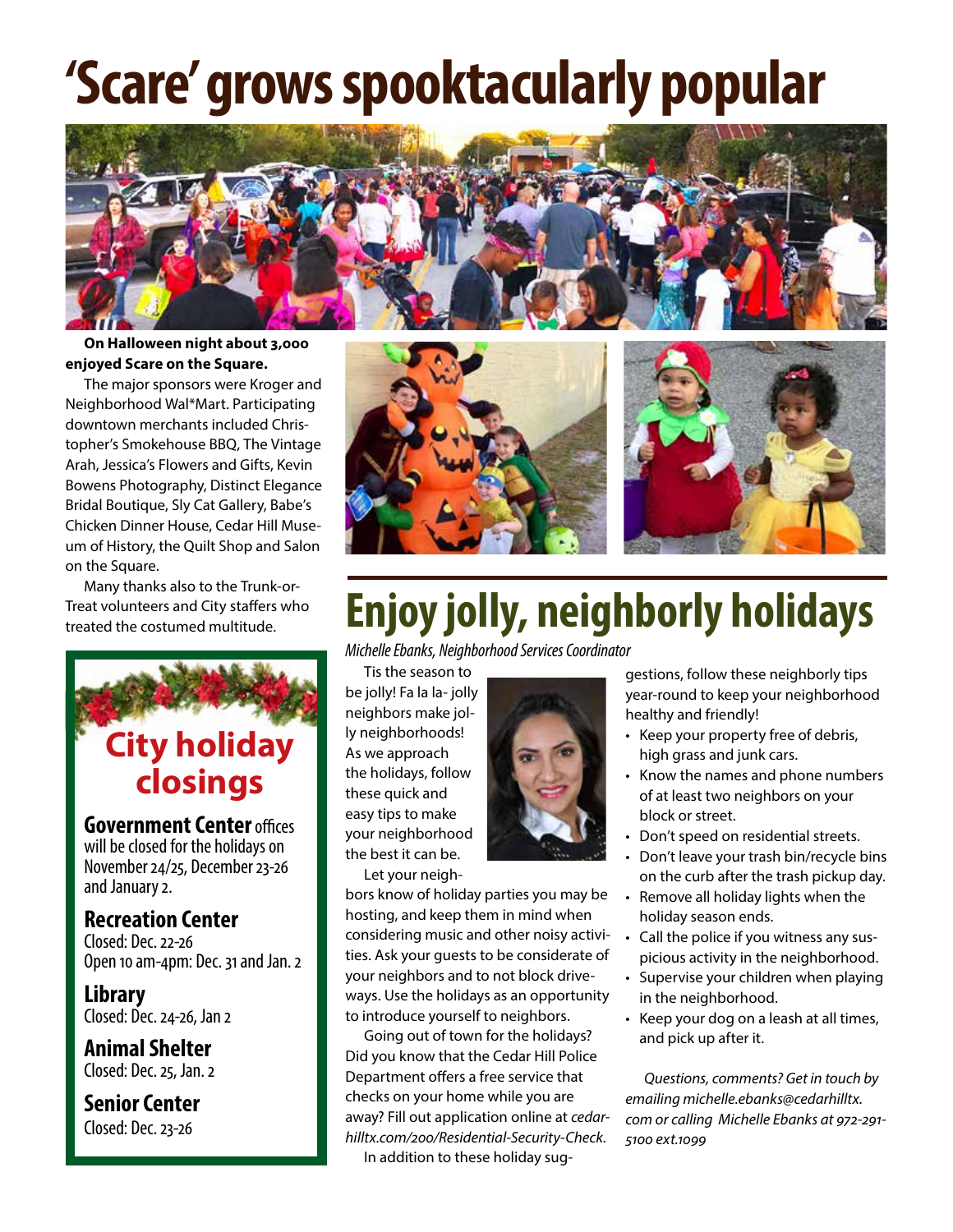

#### **The long and short of it**

As Mayor Franke often says, recognizing people at City Council meetings is some fo the best work the City does.

At the November meeting, young Kaiden Rhone, a kindergarten student at Waterford Oaks Elementary School, was recognized with a STAR Student award by the City. After reading a letter of recommendation by his teachers, City Council member Wallace Swayze presented him with a plaque and a \$25 gift card.

**BELOW** Rasheed Khaleel, GIS Coordinator for the City, was enthusiastic as he spoke about GIS Day in Cedar Hill ( Nov. 16) after receiving a proclamation from City Council member Jami McCain.





City Council member Steve Mason, right, presented a proclamation recognizing Nov., 26 as Small Business Saturday in Cedar Hill to Steve Smith ,left, Interim Director of the Cedar Hill Chamber of Commerce and Chairman Warren Goss. Shop locally, it's good for you.



Cedar Hill was one of only a handful of cities honored with a Gold level certification in the statewide Scenic City program that encourages cities to stimulate economic growth by improving the visual aspects of the city. Mayor Franke accepted the award at the recent Texas Municipal League conference in Austin. Other benefits include improving property values and making the community more appealing for tourists and shoppers. Cedar Hill has been a Scenic City since 2011.

# People make it a community<br> **CALENDAR**

*For the most up-to-the-minute information on events, check out the City's online calendars at cedarhilltx.com*

### **December:** Better Sleep Month

## December

**23-26 Government Center offices closed for Christmas holiday. Please see 'City Holiday Closings' box on the facing page for the status of other City facilities. We appreciate our police, fire, EMS, dispatch and other employees who are on duty 24/7.**

**Trash and recycling will be collected on regular days during the holidays.**

#### **29 Kwanzaa Celebration**

**6:00 p.m., Zula B. Wylie Library, 225 Cedar St. Bring the whole family to celebrate and learn about the seven principles of Kwanzaa! Enjoy traditional foods of the harvest, stories and drumming.**

## January 2017

**2 Government Center offices closed for New Year's holiday. Trash and recycling will be collected on regular days. Recreation Center Open 10 am-4pm Library Closed Animal Shelter Closed**

#### **10 City Council Meeting**

**Cannady Room. Public briefing session begins at 6 p.m., City Council Meeting begins at 7 p.m.**

#### **16 City offices closed for MLK Day**

**Check the City website for the status of City facilities at** *cedarhilltx.com.*

#### **22 Dr. Martin Luther King, Jr. Celebration**

**CHHS Performing Arts Center, 3 p.m. Free event. Join in the peace march, then enjoy the Grammy-award win- ning acapella group Sweet Honey in the Rock. Visit cedarhilltx. com/mlk for more information.**

#### **24 City Council Meeting**

**Cannady Room. Public briefing session begins at 6 p.m., City Council Meeting begins at 7 p.m.**



*To see more of what's going on in our community, check in with City Hub Cedar Hill at cityhub.biz/cedarhill. The pages are updated daily. If you have a business, you should be getting exposure there.*